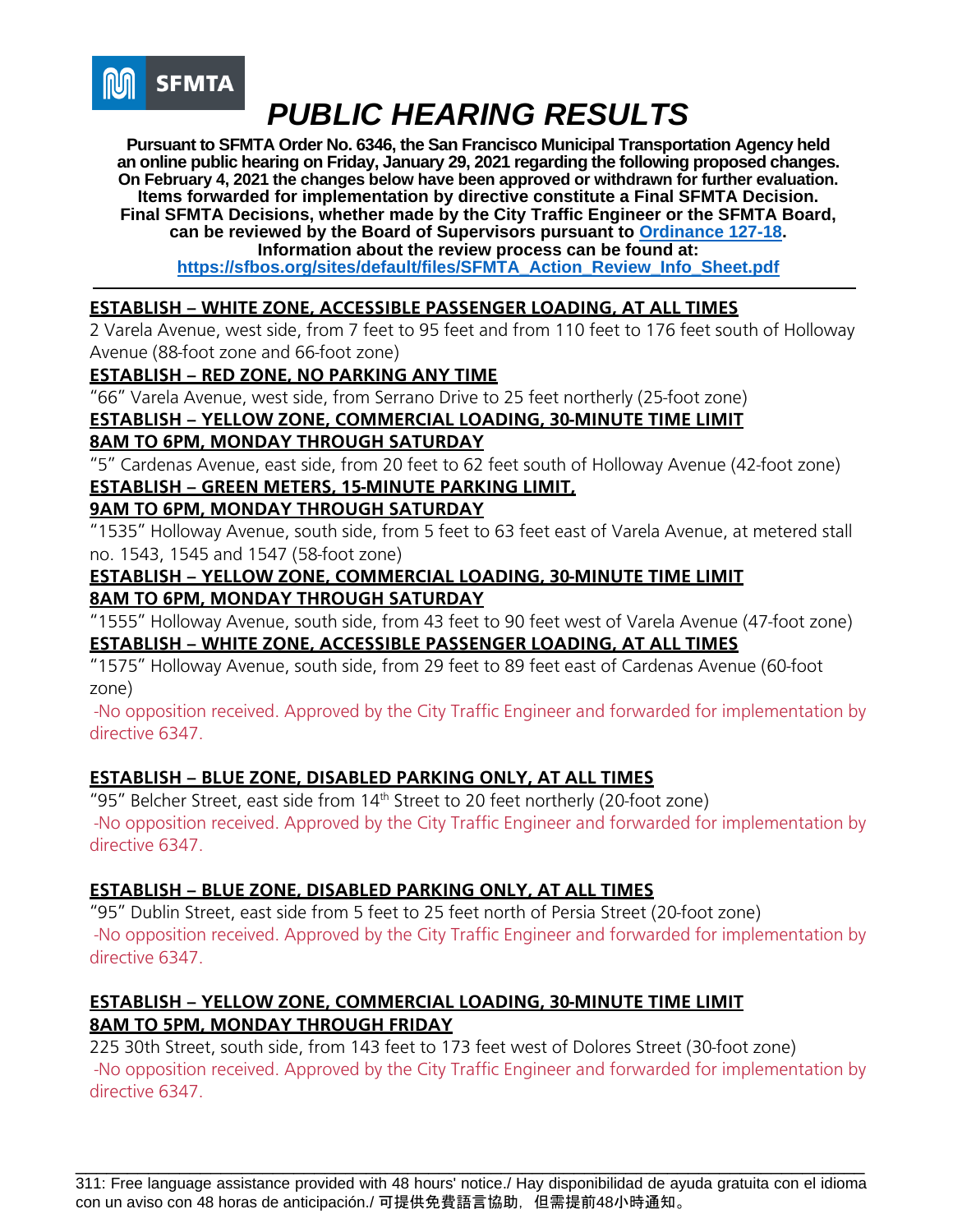

**Pursuant to SFMTA Order No. 6346, the San Francisco Municipal Transportation Agency held an online public hearing on Friday, January 29, 2021 regarding the following proposed changes. On February 4, 2021 the changes below have been approved or withdrawn for further evaluation. Items forwarded for implementation by directive constitute a Final SFMTA Decision. Final SFMTA Decisions, whether made by the City Traffic Engineer or the SFMTA Board, can be reviewed by the Board of Supervisors pursuant to [Ordinance 127-18.](https://sfbos.org/sites/default/files/o0127-18.pdf) Information about the review process can be found at: [https://sfbos.org/sites/default/files/SFMTA\\_Action\\_Review\\_Info\\_Sheet.pdf](https://sfbos.org/sites/default/files/SFMTA_Action_Review_Info_Sheet.pdf)**

## **ESTABLISH – BLUE ZONE, DISABLED PARKING ONLY, AT ALL TIMES**

299 Guerrero Street, east side from 4 feet to 24 feet north of 15<sup>th</sup> Street (20-foot zone) -No opposition received. Approved by the City Traffic Engineer and forwarded for implementation by directive 6347.

## **ESTABLISH – WHITE ZONE, ACCESSIBLE PASSENGER LOADING, AT ALL TIMES**

300 Grant Street, east side, from 11 feet to 55 feet north of Sutter Street (44-foot zone) **ESTABLISH – METERED YELLOW ZONE, 6-WHEEL COMMERCIAL LOADING, 30-MINUTE TIME LIMIT, 7AM TO 6PM, MONDAY THROUGH SATURDAY**

300 Grant Street, east side, from 55 feet to 105 feet north of Sutter Street (50-foot zone) -No opposition received. Approved by the City Traffic Engineer and forwarded for implementation by directive 6347.

# **ESTABLISH – WHITE ZONE, PASSENGER LOADING AT ALL TIMES, EXCEPT 4PM TO 6PM, MONDAY THROUGH FRIDAY**

325 Sutter Street, south side, from 86 feet to 130 feet west of Grant Avenue, replacing metered stall no. 313 (44-foot zone)

-No opposition received. Approved by the City Traffic Engineer and forwarded for implementation by directive 6347.

## **ESTABLISH – METERED YELLOW ZONE, COMMERCIAL LOADING, 30-MINUTE TIME LIMIT 7AM TO 6PM, MONDAY THROUGH SATURDAY**

"1075" Mission Street, south side, from 163 feet to 193 feet east of 7th Street, at metered stall no. 1073 (30-foot zone)

-No opposition received. Approved by the City Traffic Engineer and forwarded for implementation by directive 6347.

# **ESTABLISH – YELLOW ZONE, COMMERCIAL LOADING, 30-MINUTE TIME LIMIT, 7AM TO 6PM, MONDAY THROUGH SATURDAY**

"554" Minna Street, north side, from 25 feet to 60 feet west of Russ Street (35-foot zone) -No opposition received. Approved by the City Traffic Engineer and forwarded for implementation by directive 6347.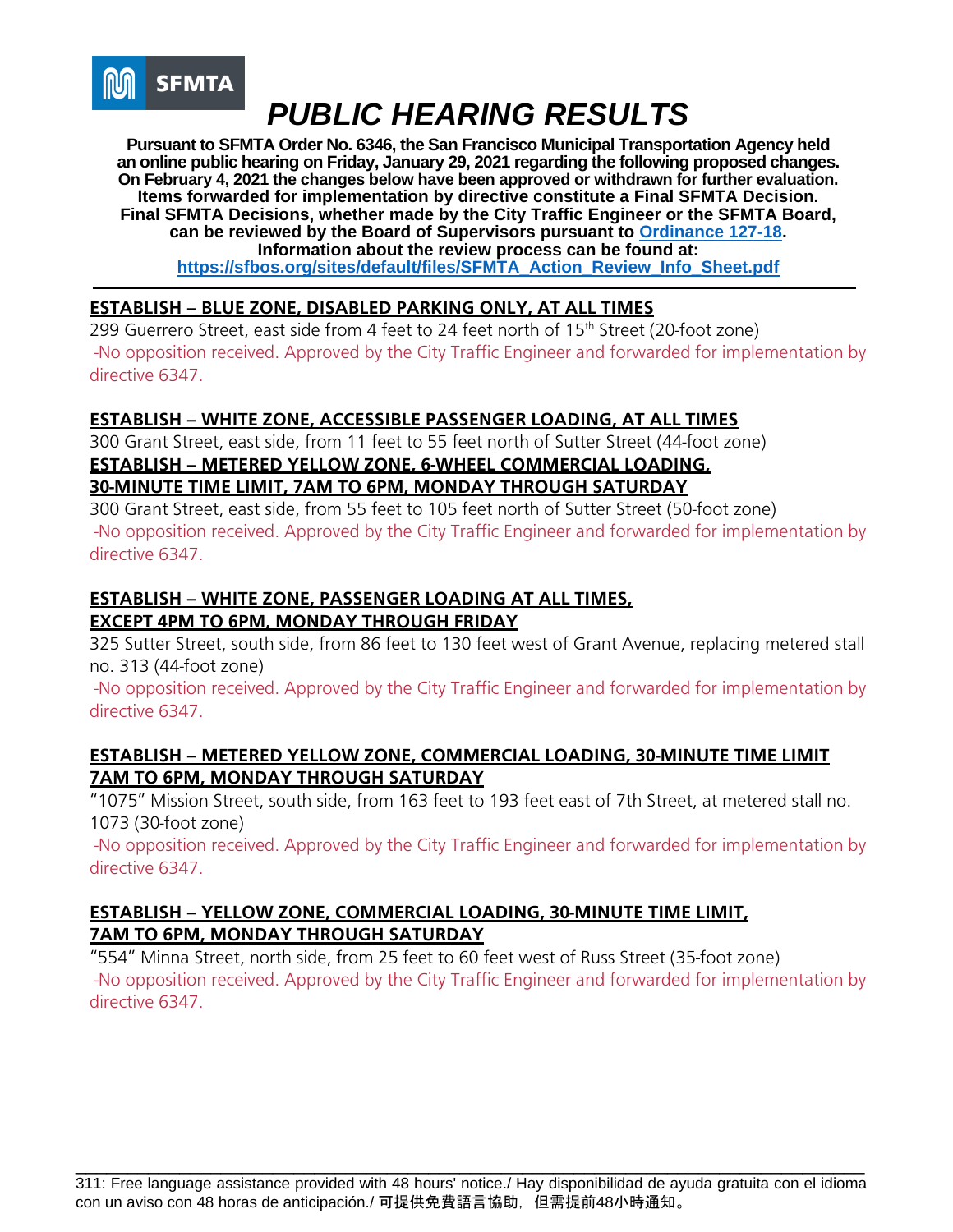

**Pursuant to SFMTA Order No. 6346, the San Francisco Municipal Transportation Agency held an online public hearing on Friday, January 29, 2021 regarding the following proposed changes. On February 4, 2021 the changes below have been approved or withdrawn for further evaluation. Items forwarded for implementation by directive constitute a Final SFMTA Decision. Final SFMTA Decisions, whether made by the City Traffic Engineer or the SFMTA Board, can be reviewed by the Board of Supervisors pursuant to [Ordinance 127-18.](https://sfbos.org/sites/default/files/o0127-18.pdf) Information about the review process can be found at: [https://sfbos.org/sites/default/files/SFMTA\\_Action\\_Review\\_Info\\_Sheet.pdf](https://sfbos.org/sites/default/files/SFMTA_Action_Review_Info_Sheet.pdf)**

### **ESTABLISH – METERED YELLOW ZONE, 6-WHEEL COMMERCIAL LOADING, 30-MINUTE TIME LIMIT, 9AM TO 6PM, MONDAY THROUGH SATURDAY**

575 Cole Street, west side, from 38 feet to 96 feet north of Haight Street, at metered stall no. 521, 523, and 525 (58-foot zone)

# **ESTABLISH – RED ZONE, NO PARKING ANY TIME**

"595" Cole Street, west side, from Haight Street to 18 feet northerly, replacing metered stall no. 529- G (18-foot zone)

-No opposition received. Approved by the City Traffic Engineer and forwarded for implementation by directive 6347.

# **ESTABLISH— WHITE ZONE, ACCESSIBLE PASSENGER LOADING, AT ALL TIMES**

633 Folsom Street, south side, from 12 feet to 114 feet and from 136 feet to 168 feet east of Hawthorne Street (102-foot zone and 32-foot zone)

-No opposition received. Approved by the City Traffic Engineer and forwarded for implementation by directive 6347.

# **ESTABLISH – WHITE ZONE, ACCESSIBLE PASSENGER LOADING, 7AM TO 7PM, DAILY**

670 Brunswick Street, north side, from the midblock accessible ramp to 65 feet westerly and 22 feet easterly (65-foot zone and 22-foot zone)

-No opposition received. Approved by the City Traffic Engineer and forwarded for implementation by directive 6347.

# **ESTABLISH – BLUE ZONE, DISABLED PARKING ONLY, AT ALL TIMES**

771 Capp Street, east side from 23<sup>rd</sup> Street to 20 feet northerly (20-foot zone) -No opposition received. Approved by the City Traffic Engineer and forwarded for implementation by directive 6347.

## **ESTABLISH – BLUE ZONE, DISABLED PARKING ONLY, AT ALL TIMES**

802 Stockton Street, east side from 7 feet to 29 feet north of Sacramento Street, replacing metered stall no. 804 (20-foot zone)

-No opposition received. Approved by the City Traffic Engineer and forwarded for implementation by directive 6347.

## **ESTABLISH – YELLOW ZONE, 6-WHEEL COMMERCIAL LOADING, 30-MINUTE TIME LIMIT 8AM TO 6PM, MONDAY THROUGH SATURDAY**

"1102" York Street, west side, from 2 feet to 27 feet south of 23rd Street (25-foot zone) -No opposition received. Approved by the City Traffic Engineer and forwarded for implementation by directive 6347.

\_\_\_\_\_\_\_\_\_\_\_\_\_\_\_\_\_\_\_\_\_\_\_\_\_\_\_\_\_\_\_\_\_\_\_\_\_\_\_\_\_\_\_\_\_\_\_\_\_\_\_\_\_\_\_\_\_\_\_\_\_\_\_\_\_\_\_\_\_\_\_\_\_\_\_\_ 311: Free language assistance provided with 48 hours' notice./ Hay disponibilidad de ayuda gratuita con el idioma con un aviso con 48 horas de anticipación./ 可提供免費語言協助,但需提前48小時通知。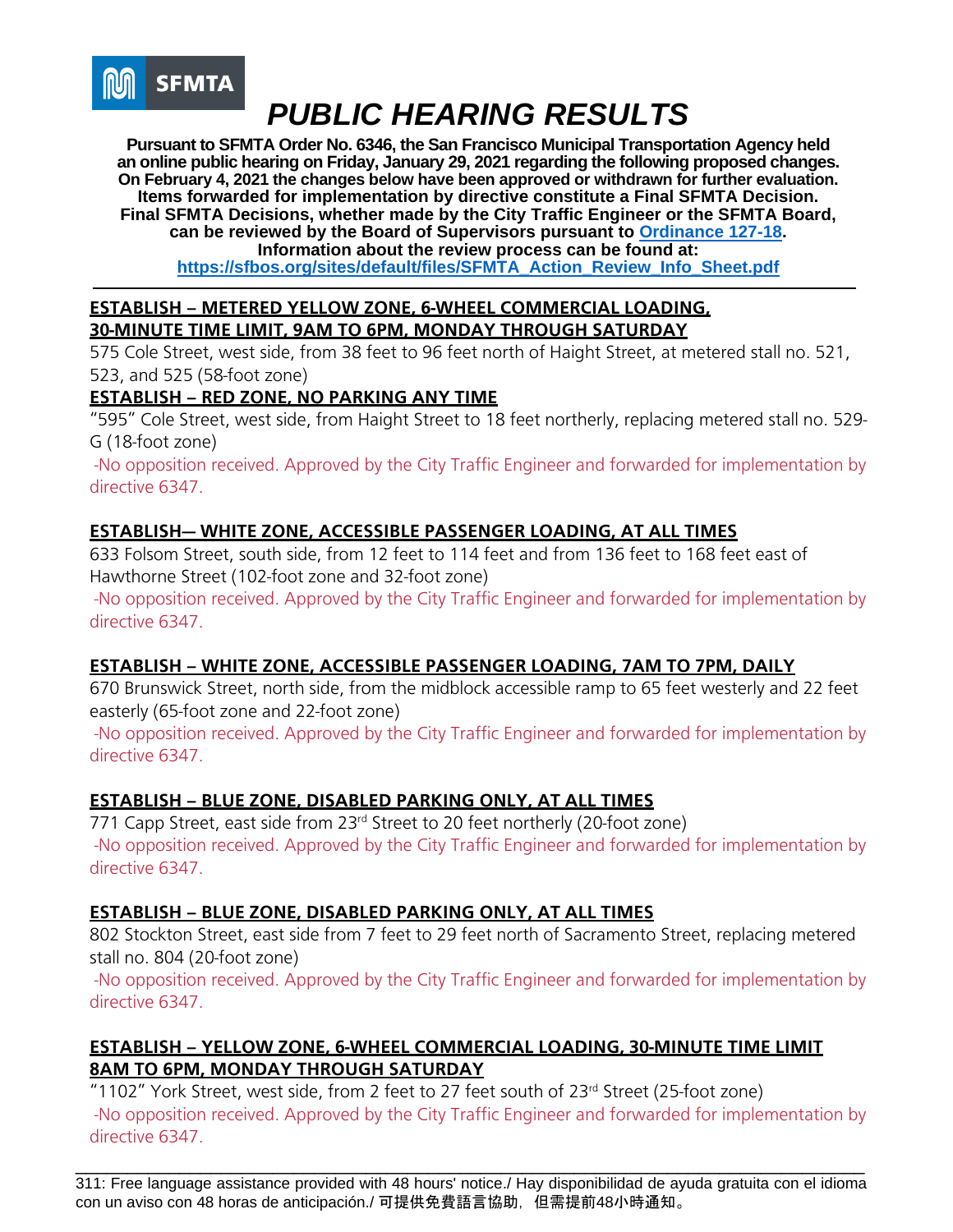

**Pursuant to SFMTA Order No. 6346, the San Francisco Municipal Transportation Agency held an online public hearing on Friday, January 29, 2021 regarding the following proposed changes. On February 4, 2021 the changes below have been approved or withdrawn for further evaluation. Items forwarded for implementation by directive constitute a Final SFMTA Decision. Final SFMTA Decisions, whether made by the City Traffic Engineer or the SFMTA Board, can be reviewed by the Board of Supervisors pursuant to [Ordinance 127-18.](https://sfbos.org/sites/default/files/o0127-18.pdf) Information about the review process can be found at: [https://sfbos.org/sites/default/files/SFMTA\\_Action\\_Review\\_Info\\_Sheet.pdf](https://sfbos.org/sites/default/files/SFMTA_Action_Review_Info_Sheet.pdf)**

#### **ESTABLISH – YELLOW ZONE, 6-WHEEL COMMERCIAL LOADING, 30-MINUTE TIME LIMIT 8AM TO 6PM, MONDAY THROUGH SATURDAY**

1167 Geneva Street, north side, from the east property line to 24 feet easterly (24-foot zone)

- Opposition received, item withdrawn for further evaluation

## **ESTABLISH – YELLOW ZONE, COMMERCIAL LOADING, 30-MINUTE TIME LIMIT 9AM TO 6PM, MONDAY THROUGH FRIDAY**

1375 Van Dyke Street, south side, from the west property line to 54 feet easterly (54-foot zone) -No opposition received. Approved by the City Traffic Engineer and forwarded for implementation by directive 6347.

## **ESTABLISH – WHITE ZONE, PASSENGER LOADING 7AM TO 8AM, 11AM TO 1PM, AND 3PM TO 4PM, SCHOOL DAYS**

"2120" 39th Avenue, east side, from 20 feet to 220 feet south of Quintara Street (200-foot zone) - Comments received, item reviewed by the City Traffic Engineer, amended, and forwarded for implementation by directive 6347.

# **ESTABLISH – WHITE ZONE, PASSENGER LOADING, AT ALL TIMES**

2351 Sutter Street, south side, from 193 feet to 256 feet east of Divisadero Street, replacing metered stalls no. 2325, 2323 and 2321 (63-foot zone)

-No opposition received. Approved by the City Traffic Engineer and forwarded for implementation by directive 6347.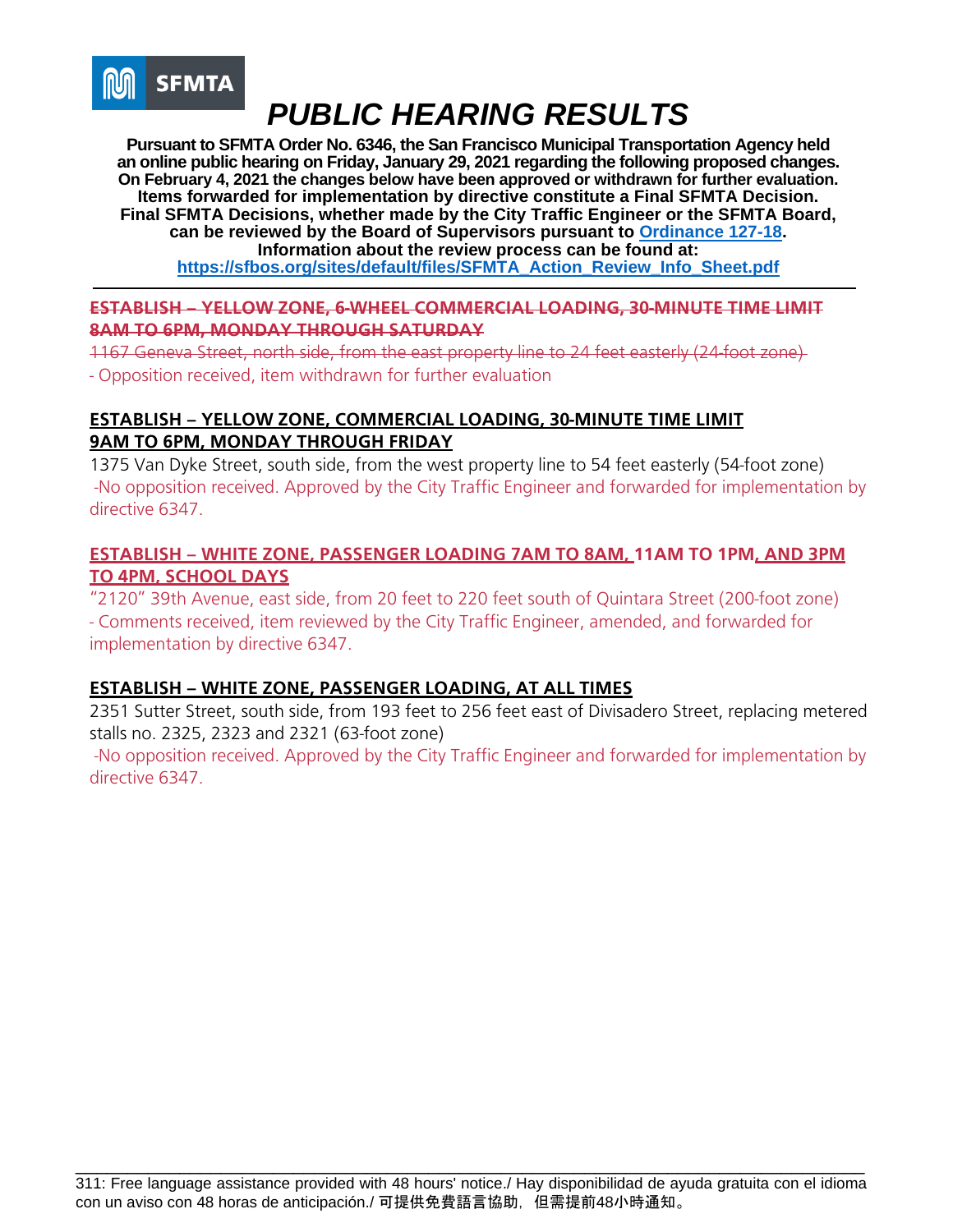

**Pursuant to SFMTA Order No. 6346, the San Francisco Municipal Transportation Agency held an online public hearing on Friday, January 29, 2021 regarding the following proposed changes. On February 4, 2021 the changes below have been approved or withdrawn for further evaluation. Items forwarded for implementation by directive constitute a Final SFMTA Decision. Final SFMTA Decisions, whether made by the City Traffic Engineer or the SFMTA Board, can be reviewed by the Board of Supervisors pursuant to [Ordinance 127-18.](https://sfbos.org/sites/default/files/o0127-18.pdf) Information about the review process can be found at: [https://sfbos.org/sites/default/files/SFMTA\\_Action\\_Review\\_Info\\_Sheet.pdf](https://sfbos.org/sites/default/files/SFMTA_Action_Review_Info_Sheet.pdf)**

#### **ESTABLISH – METERED YELLOW ZONE, COMMERCIAL LOADING, 7 AM TO 6 PM, MONDAY THROUGH SATURDAY**

111 Taylor Street, west side, from 27 feet to 71 feet north of Turk Street, relocating metered stalls no. 103 and 105 (44-foot zone)

## **ESTABLISH – METERED YELLOW ZONE, COMMERCIAL LOADING, 7 AM TO 6 PM, MONDAY THROUGH SATURDAY**

116 Taylor Street, east side, from 17 feet to 84 feet north of Turk Street, standardizing meter stalls no. 102, 106, and 110 (67-foot zone)

## **ESTABLISH – METERED YELLOW ZONE, COMMERCIAL LOADING, 7 AM TO 6 PM, MONDAY THROUGH SATURDAY**

211 Taylor Street, west side, from 11 feet to 77 feet north of Eddy Street, standardizing meter stalls no. 203, 205, and 207 (66-foot zone)

## **ESTABLISH – METERED YELLOW ZONE, COMMERCIAL LOADING, 7 AM TO 6 PM, MONDAY THROUGH SATURDAY**

235 Taylor Street, west side, from 88 feet to 110 feet south of Ellis Street (22-foot zone)

# **ESTABLISH – METERED YELLOW ZONE, COMMERCIAL LOADING, 7 AM TO 6 PM, MONDAY THROUGH SATURDAY**

333 Ellis Street, north side, from 65 feet to 121 feet west of Taylor Street, standardizing meter stalls no. 310 and 312 (56-foot zone)

## **ESTABLISH – METERED YELLOW ZONE, COMMERCIAL LOADING, 7 AM TO 6 PM, MONDAY THROUGH SATURDAY**

333 Taylor Street, west side, from 52 feet to 98 feet north of Ellis Street, standardizing meter stalls no. 305 and 307 (46-foot zone)

## **ESTABLISH – METERED YELLOW ZONE, COMMERCIAL LOADING, 7 AM TO 6 PM, MONDAY THROUGH SATURDAY**

405 Taylor Street, west side, from 10 feet to 70 feet south of O'Farrell Street, standardizing meter stalls no. 323, 325, and 327 (60-foot zone)

# **ESTABLISH – GENERAL METERED PARKING**

141 Taylor Street, west side, from 71 feet to 171 feet north of Turk Street, relocating meter stalls no. 107, 109, 111, 113, and 115 (100-foot zone)

\_\_\_\_\_\_\_\_\_\_\_\_\_\_\_\_\_\_\_\_\_\_\_\_\_\_\_\_\_\_\_\_\_\_\_\_\_\_\_\_\_\_\_\_\_\_\_\_\_\_\_\_\_\_\_\_\_\_\_\_\_\_\_\_\_\_\_\_\_\_\_\_\_\_\_\_ 311: Free language assistance provided with 48 hours' notice./ Hay disponibilidad de ayuda gratuita con el idioma con un aviso con 48 horas de anticipación./ 可提供免費語言協助,但需提前48小時通知。